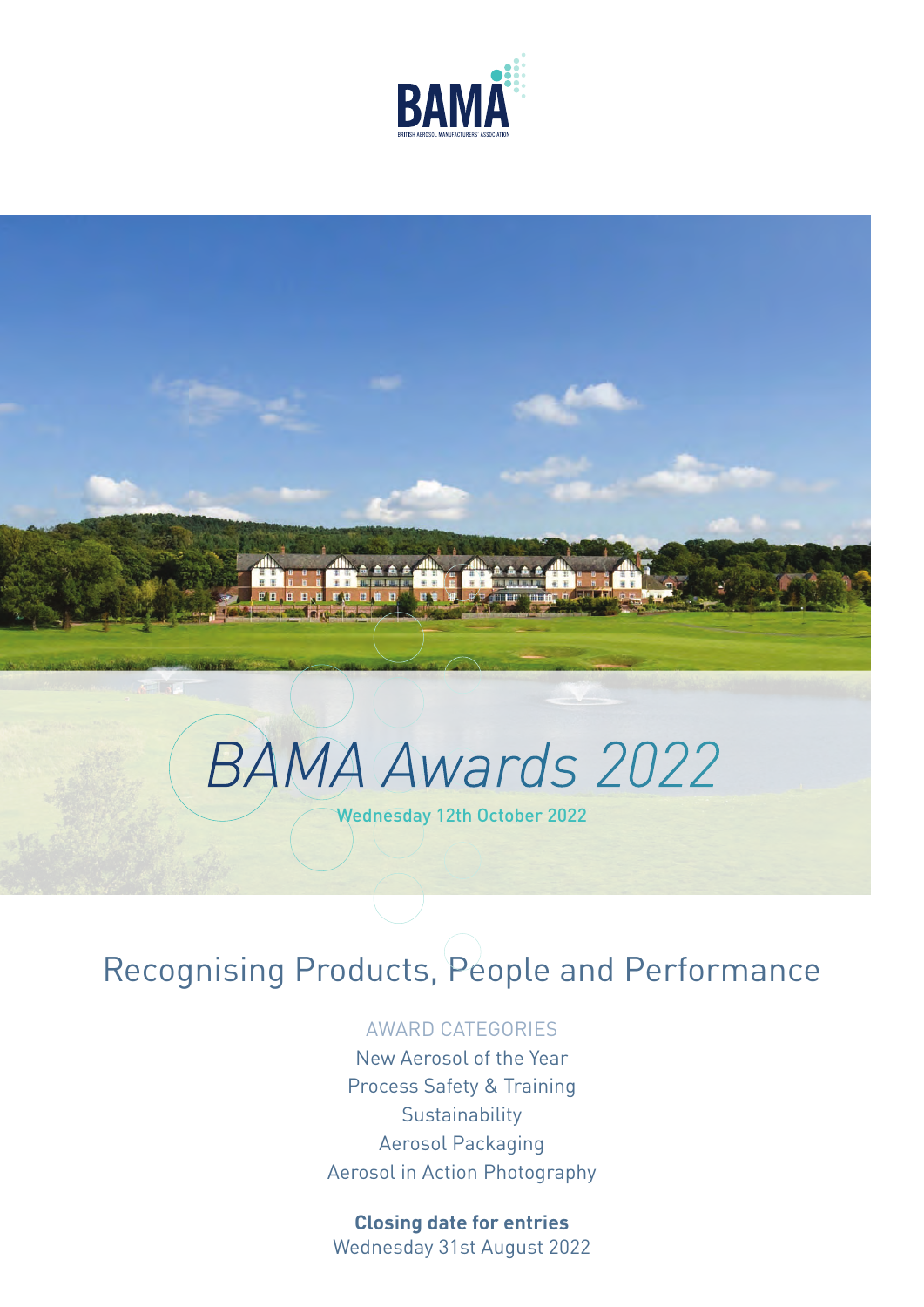# *BAMA Awards 2022*

The BAMA Awards recognise and promote the high standards achieved by the UK aerosol industry.

The BAMA Awards will be presented at our Annual Forum & Awards Dinner. The Dinner is open to both BAMA members and non-members and takes place on Wednesday 12th October 2022 at Cheshire's Country Estate, Carden Park.

The event will showcase some of the latest innovations and highlight many of the success stories within the UK Aerosol Industry. It is a wonderful social occasion as well as a great networking opportunity and all guests are encouraged to invite other colleagues, customers and suppliers.





### REWARDS include:

The winner of the four main categories will receive a £500 VOUCHER

with the runner-ups winning a  $E250$ VOUCHER

### For it's 2nd Year

Aerosol in Action Photography Award

(See rewards, terms and conditions inside)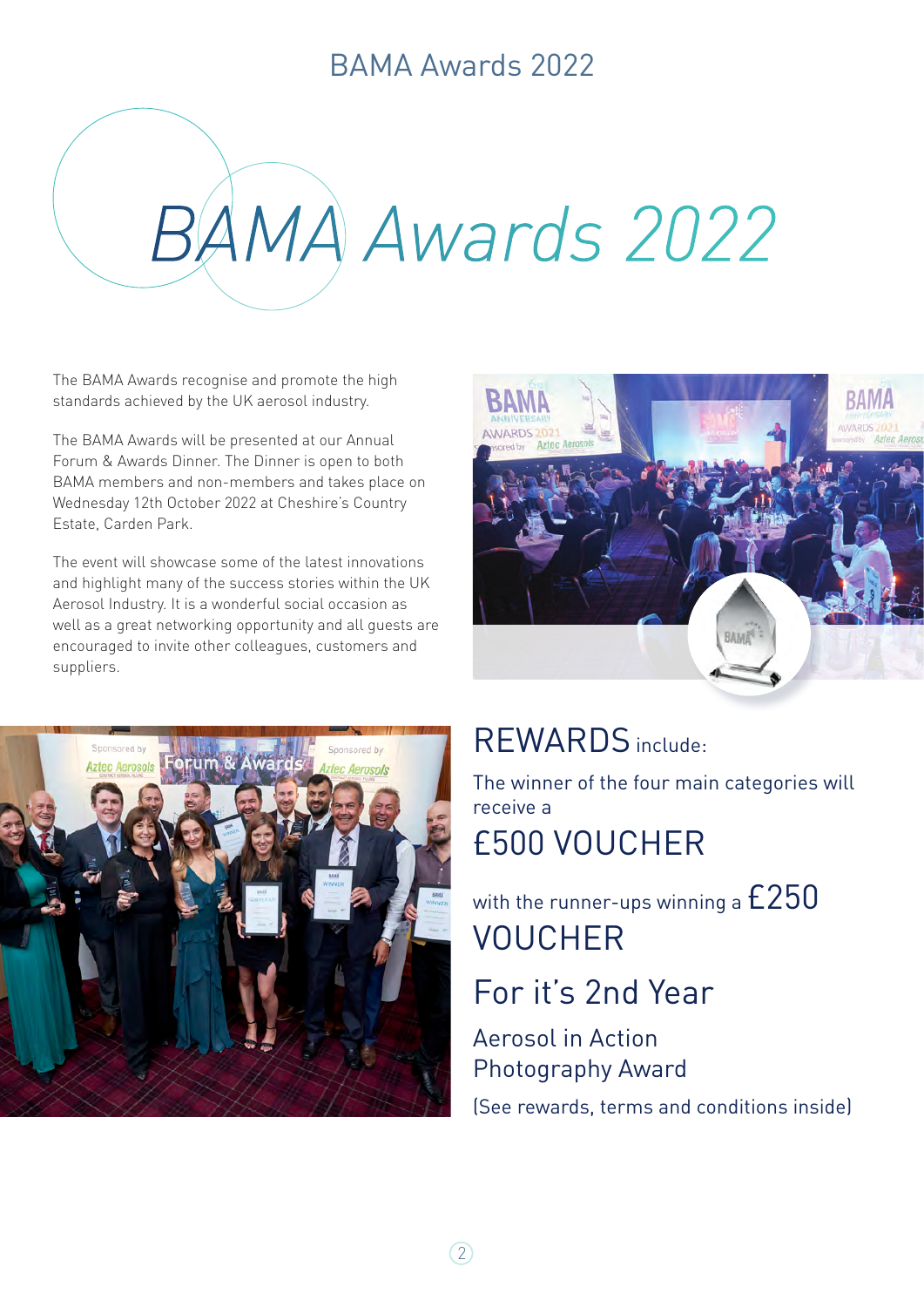# *The winners will receive:*

- A trophy and certificate
- A customised BAMA Award Winners logo to use on your website or letterhead
- Extensive coverage in BAMA newsletters and on social media
- Regional and trade press releases
- Extensive coverage of your award entry
- Coverage on the BAMA website with links to your company site

#### Also, for the four main categories: a prize worth £500 for the winner and £250 for each runner-up.

See page 7 for details.

# *Entry Requirements*

#### *Please also refer to Rules of Entry.*

#### **The closing date for entries is 5pm on 31st August 2022.**

The following must be included with this official 2022 entry form:

- **Full description**. Executive Summary on no more than four A4 pages (typed in 12 point font with single line spacing). Please explain how your product/ company meets the criteria for the Category you have entered.
- **Samples/designs**. If sending by post, at least five samples/designs of supporting evidence or documentation of the entry (including product samples if applicable) must be provided. If providing manuals as part of your supporting evidence, please do so on a USB stick complete with a summary of the manual. High resolution photographs which show the project/products must also be provided.
- **Any supporting documentation**. Entrants should include in their report details of their involvement in the work submitted and all participating parties should be acknowledged, e.g. outside designers.
- **Photographs/images**. Photography must be high quality, suitable for use in any publicity material (press packs and presentation at the Awards ceremony). Please do not write on the back of photographs as this will damage them; rather print captions on labels and place these on the reverse of photographs. Alternatively, a USB stick of all photography (saved in PC jpeg format at 300dpi) can be submitted. Images must be high resolution.

Remember, the judging will be based upon your written entry, so please ensure you provide all the Entry Requirements requested on these forms.

### The closing date for entries is 5pm on 31st August 2022.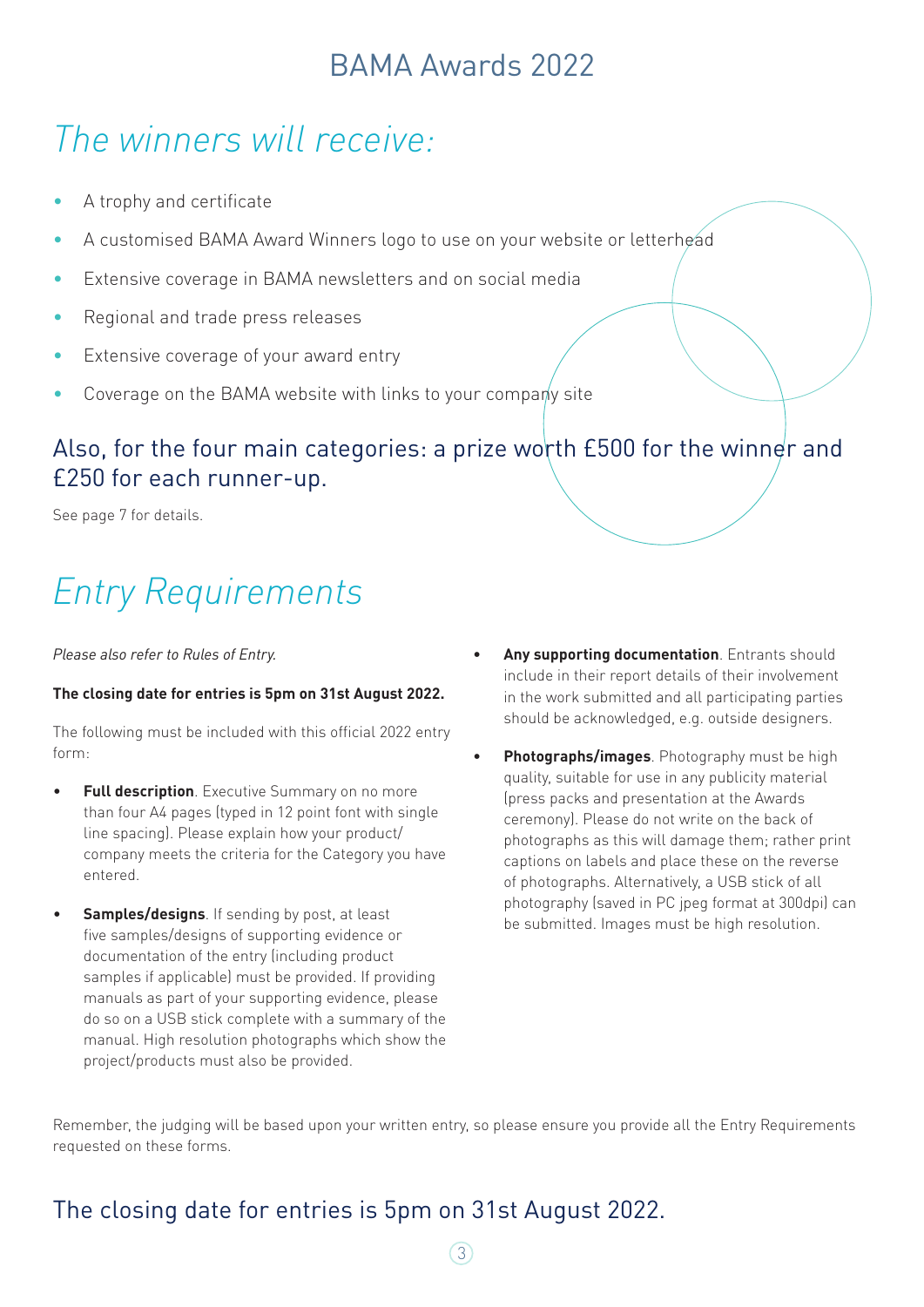# *How to enter*

Complete the attached entry form for each category you are entering and please e-mail the completed form with the relevant support material, as outlined in the entry requirements.

Award entries should be e-mailed to: **bamaadmin@bama.co.uk** with 'BAMA Awards' in the subject box.

Remember to clearly label all supporting materials sent via post with category/contact details as well as the title of entry. All entries must arrive by 5pm on 31st August 2022 at the latest.

Supporting materials should be sent to:

#### **BAMA Awards – 2022**

British Aerosol Manufacturers' Association 1 Viewpoint, Office Village Babbage Road, Stevenage Herts SG1 2EQ

The Awards will be presented at the Awards dinner during the BAMA Forum on the 12th October 2022 and details of all the shortlisted innovations will be presented before the winner is announced.

# *Rules of Entry*

- 1. Only BAMA members may enter the BAMA Awards, however they may enter products on behalf of their customers, clients or subsidiaries.
- 2. The Awards will be made only on information presented in the official entry or from specific information requested by judges in the short-listing phase of judging. BAMA accepts no responsibility for inaccurate or misleading information issued when using this information. The Awards do not constitute an endorsement or approval of a policy, a programme of activity, a product, container, valve, or any part of the package, nor do they constitute a determination that the packaging or labelling meets any national laws or regulations.
- 3. The entry submitted must be the work of the company(ies) named on the Entry Form, or their customer, client or subsidiary.
- 4. Any aerosol made in the UK, but sold anywhere in the world, from 1st January 2021 can be proposed for New Aerosol of the Year.
- 5. All entries must be made using the official Entry Form, which can be found on page 5, and address the criteria in the relevant Award Category;

Please submit product samples/designs (if applicable), some photographs which show how the product or service addresses the judging criteria; and any other documentation, such as technical specifications, plans and diagrams which may assist the judging. All participating parties should be acknowledged, e.g. design agencies or other consultants to the project.

- 6. Entrants must have regard to the regulations on the posting of aerosols.
- 7. No late entries will be accepted.
- 8. Entries and supporting material will not be returned so please ensure you have a duplicate of the entry for your own records.
- 9. Companies may enter as many categories as they wish. BAMA reserves the right to re-allocate an entry into a more suitable category and/or place entries in more than one category. BAMA reserves the right to publicise both the Awards and the winning, or short-listed entries.
- 10. It is the responsibility of the entrant, if desired, to protect any aspects of the entry by copyright or applicable patents.
- 11. It is the responsibility of the entrants to ensure that their entries and supporting information arrive on time and in good condition.
- 12. BAMA accepts no responsibility for entries which arrive late or damaged.
- 13. The judges' decision is final and no correspondence will be entered into.
- 14. BAMA reserves the right to add, remove or modify any Award Category if the need arises.
- 15. By entering the BAMA Awards, entrants agree to BAMA and its agents using the entry as part of the Association's marketing and communications including information, images, diagrams and other aspects of the entry.
- 16. Entry into the Awards will be taken as acceptance of these rules.
- 17. Winners will be announced, and prizes awarded at the BAMA Forum and Awards Dinner, at Carden Park, Cheshire on 12th October 2022.

#### The closing date for entries is 5pm on 31st August 2022.

4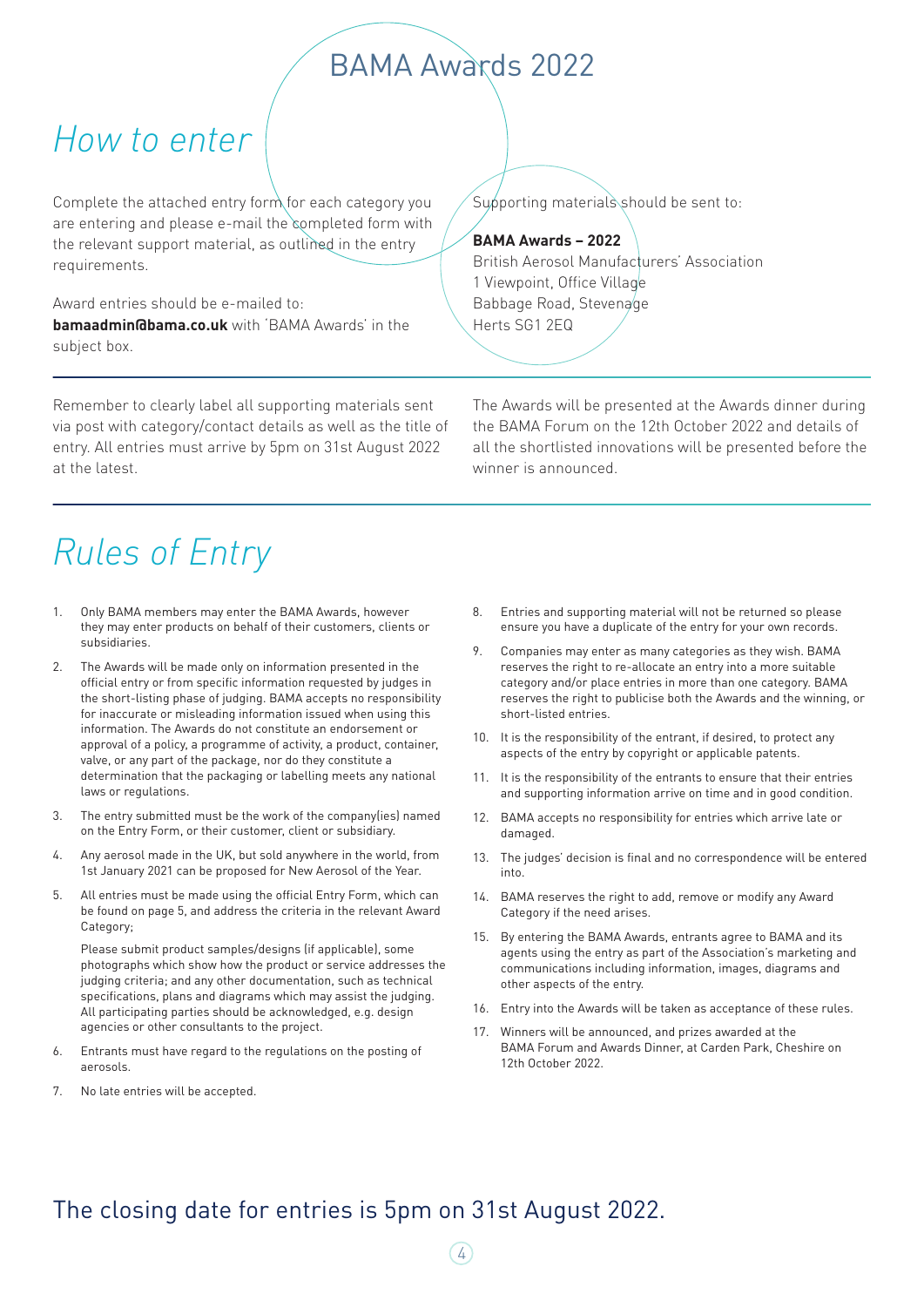# *Award Entry Form 2022*

#### **Contact details of entrants**

Name(s) of member company

| (this will be the name(s) on the Award Trophy and Certificate)                                                                                                                                                                                                                                                                                                                                                                                                                                                                         |
|----------------------------------------------------------------------------------------------------------------------------------------------------------------------------------------------------------------------------------------------------------------------------------------------------------------------------------------------------------------------------------------------------------------------------------------------------------------------------------------------------------------------------------------|
| Address                                                                                                                                                                                                                                                                                                                                                                                                                                                                                                                                |
| Post Code                                                                                                                                                                                                                                                                                                                                                                                                                                                                                                                              |
| Tel no (inc area code)<br>Email                                                                                                                                                                                                                                                                                                                                                                                                                                                                                                        |
| <b>Contact Name</b><br>(this will normally be the person asked to receive the Award)                                                                                                                                                                                                                                                                                                                                                                                                                                                   |
| Job Title                                                                                                                                                                                                                                                                                                                                                                                                                                                                                                                              |
| Name of PR contact, if different                                                                                                                                                                                                                                                                                                                                                                                                                                                                                                       |
| Telephone<br>Email                                                                                                                                                                                                                                                                                                                                                                                                                                                                                                                     |
| Name any other companies involved with the product and explanation of their role                                                                                                                                                                                                                                                                                                                                                                                                                                                       |
|                                                                                                                                                                                                                                                                                                                                                                                                                                                                                                                                        |
|                                                                                                                                                                                                                                                                                                                                                                                                                                                                                                                                        |
|                                                                                                                                                                                                                                                                                                                                                                                                                                                                                                                                        |
| Please select the category you would like to enter<br>(You may enter more than one category - please see page 6 for further information on each award category)<br>New Aerosol of the Year<br>Process Safety & Training Award<br><b>Sustainability Award</b><br>Aerosol Packaging Award<br>Aerosols in Action Photography Award<br>Supporting evidence, documentation and photography will be a key component of the judging process, and entrants<br>should aim to include relevant evidence for their submissions wherever possible. |
| Title of your entry                                                                                                                                                                                                                                                                                                                                                                                                                                                                                                                    |
| Please list the documents, products and other materials you have supplied with the entry form                                                                                                                                                                                                                                                                                                                                                                                                                                          |
|                                                                                                                                                                                                                                                                                                                                                                                                                                                                                                                                        |
| I/We have read the rules of entry and agree to abide and be bound by them. All photography has been fully<br>credited where relevant and copyright has been cleared for use in publicity by the British Aerosol Manufacturers'<br>Association and its agents.                                                                                                                                                                                                                                                                          |
| Signature (name of person representing the BAMA member company):                                                                                                                                                                                                                                                                                                                                                                                                                                                                       |
| Name                                                                                                                                                                                                                                                                                                                                                                                                                                                                                                                                   |
| Date                                                                                                                                                                                                                                                                                                                                                                                                                                                                                                                                   |
| Please also refer to Rules of Entry and Criteria for each Awards Category.                                                                                                                                                                                                                                                                                                                                                                                                                                                             |
| Closing date for entries is 5pm on 31st August 2022.                                                                                                                                                                                                                                                                                                                                                                                                                                                                                   |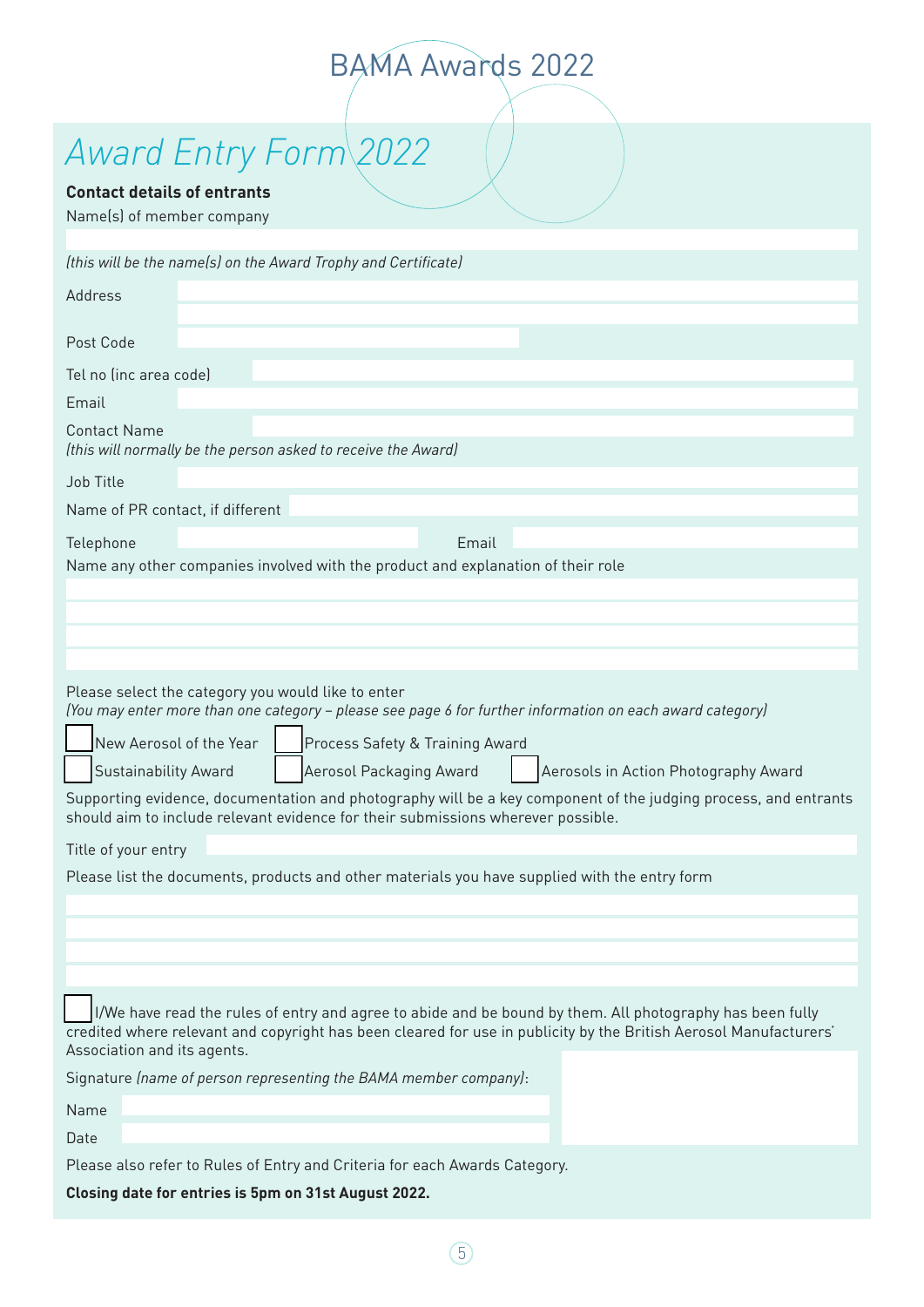# *Award Entry Form 2022*

**You can supply additional pages with this form if there is insufficient space in the text boxes provided. Please title them appropriately.** 

1. A summary of your entry

2. Name of Company

- 3. Name of Product, Brand or Project
- 4. Category entered *(one form for each category)*. Please explain how your product/company meets the criteria for the Category.
- 5. Title of your entry
- 6. What you are entering and why?

7. What are the main benefits?

8. How successful has this been? Please give supporting evidence including measurable data where possible

9. Why do you believe you deserve to win this Award?

Please upload captioned images of up to 2 MB in size. If sending product samples, please label clearly with name of product and category entered.

Award entries should be e-mailed to: **bamaadmin@bama.co.uk** with 'BAMA Awards' in the subject box.

Additional supporting materials can be sent to:

**BAMA Awards – 2022**, British Aerosol Manufacturers' Association

1 Viewpoint, Office Village, Babbage Road, Stevenage, Herts SG1 2EQ

Entries will be sent to judges in advance to review.

Entrants should include details of all participating parties including other BAMA members or outside agencies.

 I/We have read the rules of entry and agree to abide and be bound by them. All photography has been fully credited where relevant and copyright has been cleared for use in publicity by the British Aerosol Manufacturers' Association and its agents.

 $(6)$ 

Date Signature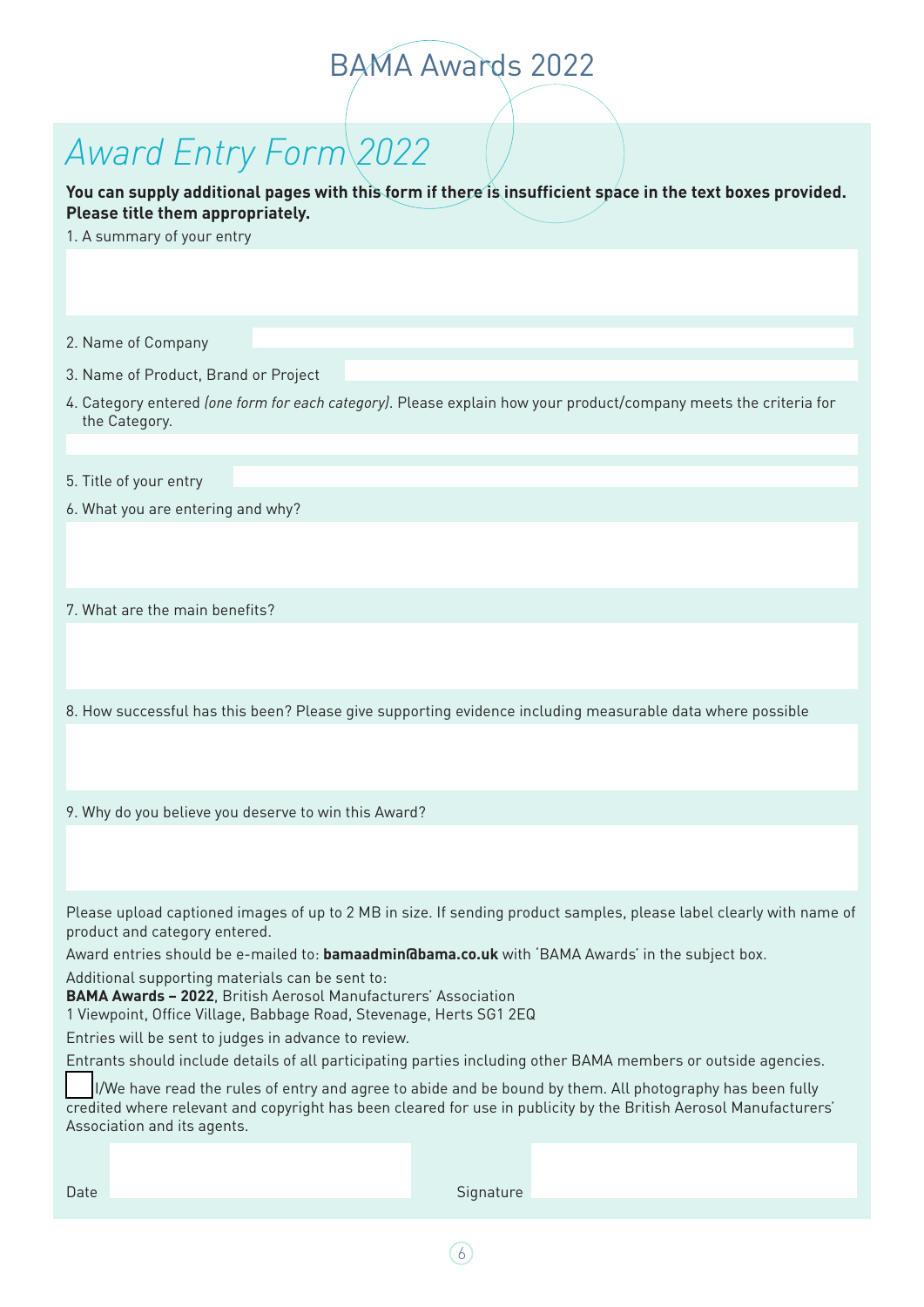# *Judging process and criteria for BAMA Awards 2022*

**(Please read in conjunction with Rules of Entry)** 

#### New Aerosol of the Year

Any aerosol made in the UK, but sold anywhere in the world, from 1st January 2021 can be entered. Judges will be looking for innovation in formulation as well as technical improvements in function, design and dispensing. As well as a trophy and certificate the winner of this category will receive a £500 voucher with the runner up receiving a £250 voucher.\*

#### Process Safety & Training

For Process Safety & Training the judges will be looking for demonstration of new/innovative systems introduced since 1st January 2021 that have improved either the effectiveness/productivity of the company or/and benefited the safety or improved the training of its employees.

For Information: The judges will be looking at the types of training available for staff and the tangible benefits relating to training, including any HR initiatives. Examples of successful apprenticeship schemes and other training/work experience plans may be included. Entries are not required to cover all aspects of this Award in one submission. As well as a trophy and certificate the winner of this category will receive a £500 voucher with the runner up receiving a £250 voucher.\*

#### **Sustainability**

Entrants must show sustainable benefits in their entry in one or more of the aspects of social, economic, environmental or human relations. There should be a tangible measurement of success or predicted success over time.

For this category, the entry does not have to be aerosol related but could include corporate social responsibility activities run within the company, nationally, internationally or within its local community. However, where a product or products form the basis of the activity, such products must be aerosol related.

The judges will also be looking for examples of member companies reducing their carbon footprint including, for example, reduction in use of energy, water, or materials; reuse and recycling; as well as examples of innovative ways of running its logistics or manufacturing programmes that improves the entrant's environmental impact. As well as a trophy and certificate the winner of this category will receive a £500 voucher with the runner up receiving a £250 voucher.\*

### Aerosol Packaging

Judges will be looking for improvements to the container, actuator, valve, surface design and shape. Any aerosol made in the UK, but sold anywhere in the world, from 1st January 2021 can be entered. As well as a trophy and certificate the winner of this award category will receive a £500 voucher with the runner up receiving a £250 voucher.\*

*Continued…*

 $(7)$